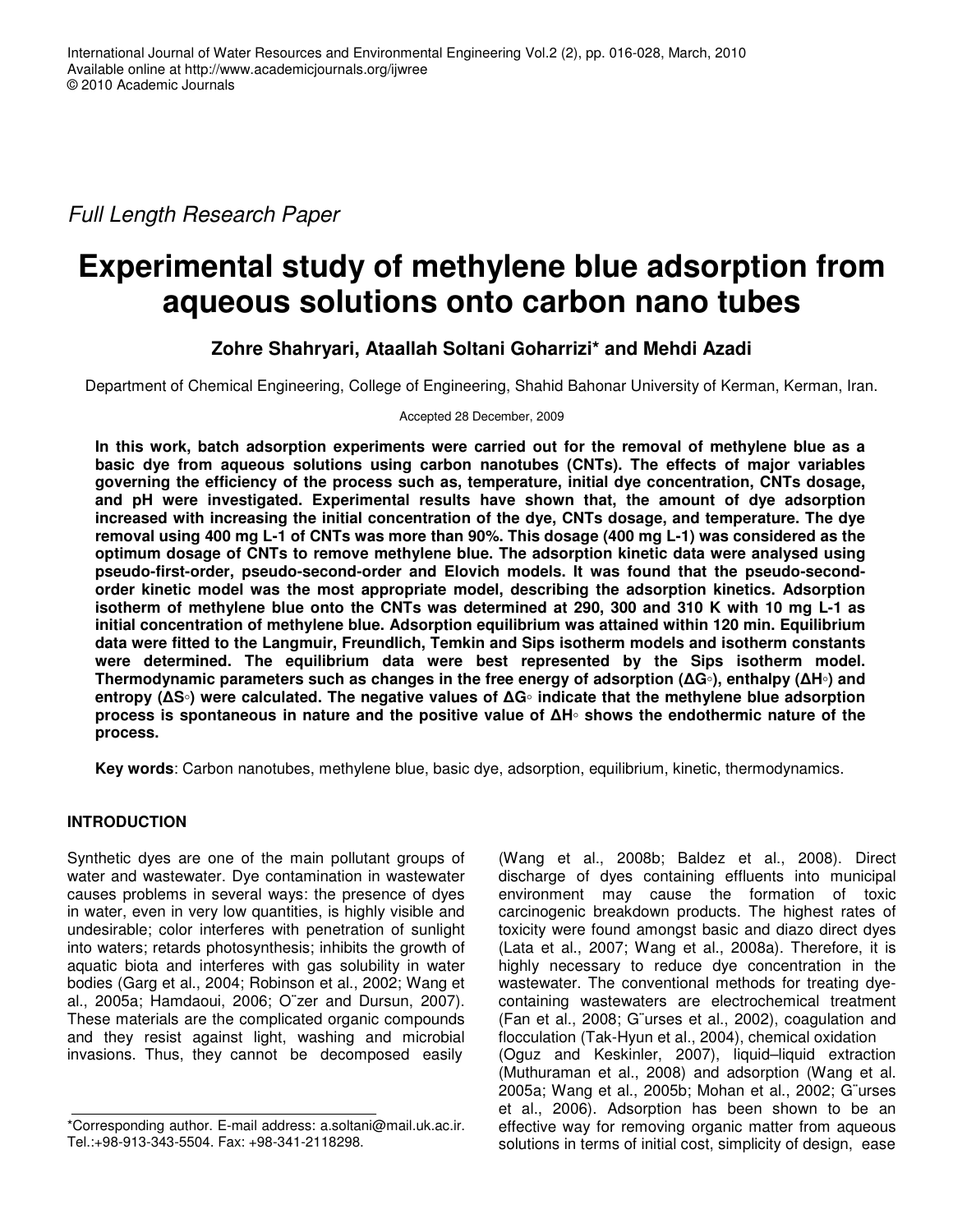of operation and insensitivity to toxic substances (Lata et al., 2007; Wang et al., 2005b). A considerable amount of work has also been reported in the literature regarding the adsorption of MB on various adsorbent surfaces such as, activated carbon (Shaobin et al., 2005; El Qada et al., 2008), rice husk (Vadivelan and Vasanth Kumar, 2005), peanut hull (Renmin et al., 2005), glass fibers (Sampa and Binay, 2005), Indian rosewood sawdust (Garg et al., 2004), neem leaf powder (Bhattacharyya and Sharma 2005), perlite (Doğan et al., 2004), fly ash (Wang et al., 2005b), yellow passion fruit peel (Pavan et al., 2008), chitosan-g-poly (acrylic acid) /montmorillonite super adsorbent nanocomposite (Wang et al., 2008b), sand (Bukallah et al., 2007), silica nano-sheets derived from vermiculite (Zhao et al., 2008), natural phosphate (Barka et al., 2009), cyclodextrin polymer (Crini, 2008) etc. The adsorbents with amorphous nanoporous surfaces and high surface area, such as carbon nanotubes, can be used in industry to decrease the dosage of adsorbent, particularly where selective adsorption of one fluid component from a mixture is important. (Zhao and Liu, 2008) Carbon nanotubes (CNTs) were first reported by Iijima in 1991. CNTs include single-wall (SWCNTs) and multi-wall (MWCNTs) depending on the number of layer comprising them. CNTs can be thought of as cylindrical hollow micro-crystals of graphite. They have exceptional mechanical properties, unique electrical property, highly chemical stability and large specific surface area (Iijima, 2002; Iijima, 1991), So CNTs have attracted researchers' interest as a type of adsorbent and offer an attractive option for the removal of organic and inorganic contaminates from water (Wu, 2007).

In the present work, commercial CNTs, supplied by the Iranian Research Institute of Petroleum Industry (R.I.P.I), Iran, were selected as an adsorbent to remove methylene blue from aqueous solution. Methylene blue (MB) is the most commonly used substance for dyeing cotton, wood and silk. Although, MB is not strongly hazardous, but it can cause several harmful effects where acute exposure to MB will cause increased heart rate, nausea, vomiting, shock, cyanosis, jaundice, and quadriplegia and tissue necrosis in humans (Kumar and Kumaran, 2005; O¨zer et al., 2007). The main objective of this research was to evaluate the adsorption aptitude of carbon nanotubes for the removal of methylene blue as a model compound for basic dyes. The effects of pH, contact time, initial dye concentration and CNTs dosage on adsorption capacity were investigated. Moreover, kinetic and equilibrium models were used to fit experimental data and the adsorption thermodynamic parameters were determined.

#### **MATERIALS AND METHODS**

## **Adsorbent**

Multi-walled carbon nanotubes, which were purchased from Research Institute of Petroleum Industry, Iran with outer diameter  $(dp)$  < 10 nm (the average dp was 8 nm), surface area of 280 m2/g

and purity above 95%, were selected as an adsorbent to study the adsorption characteristics of dye from solution. The length of CNTs was in the range of 5 - 15  $\mu$ m.

### **Adsorbate**

A cationic dye, methylene blue, having molecular formula C16H18N3SCl was chosen as adsorbate. Methylene blue (Basic Blue 9) was purchased from Merck with Water solubility as 50 g L–1 (20°C) and molecular weight as 319.85 g. The MB was chosen in this study because of its known strong adsorption onto solids. The dye stock solution was prepared by dissolving accurately weighted methylene blue in distilled water to the concentration of 100 mg L-1. The experimental solutions were obtained by diluting the dye stock solution in accurate proportions to required initial concentrations.

#### **Adsorption equilibrium experiments**

For equilibrium studies, the batch technique was used because of its simplicity. Solutions of 10 mg L-1 methylene blue, as the initial concentration, were treated with 20, 40, 60, 80, 100, 120, 200 and 400 mg L-1 of MWCNTs respectively. The mixtures were agitated on shaker incubator (Amperetabelle Multitrun II) continuously for 120 min, as the equilibrium time, at 290, 300 and 310 K. After 120 min, the suspension was filtered using a 0.2 µm Millipore filter (Schleicher and Schuell, Ref. No.104 62 200) and the filtrates were analysed for residual Methylene blue concentration by UV-visible spectrophotometer (Varian, cary50) at 660 nm. The amount of methylene blue uptake by CNTs in each flask was calculated using the mass balance equation:

$$
q = \frac{(C_0 - C_e)V}{W}
$$
 (1)

The dye percent removal (%) was calculated using the following equation:

$$
Removal(\%)=\frac{C_0 - C_e}{C_0} \times 100
$$
\n(2)

Where; q is the amount of methylene blue adsorbed by CNTs (mg g-1), C0 and Ce are the initial and final dye concentrations (mg L– 1), respectively, V is the volume of solution (L), and W is the adsorbent weight (g).

## **Adsorption kinetic experiments**

For kinetic studies, solutions of 5, 10, 20, 30 and 40 mg L-1 methylene blue, as the initial concentration each, were treated with 80 mg L-1 of MWCNTs at a constant temperature of 300 K. The mixtures were then subjected to agitation using shaker incubator at 180 rpm. In all cases, the working pH was that of solution and was not controlled. Mixtures were taken from the shaker at appropriate time intervals (1, 5, 10, 15, 30, 45, 60, 90 min) and the left out concentration in the methylene blue solution was estimated as have been explained before.

#### **Effect of pH experiments**

To study the effect of pH on MB adsorption, 80 mg L-1 of CNTs was added to solutions containing 10 mg L-1 of methylene blue ions. The initial pH values were adjusted from  $2 - 12$  using HCl and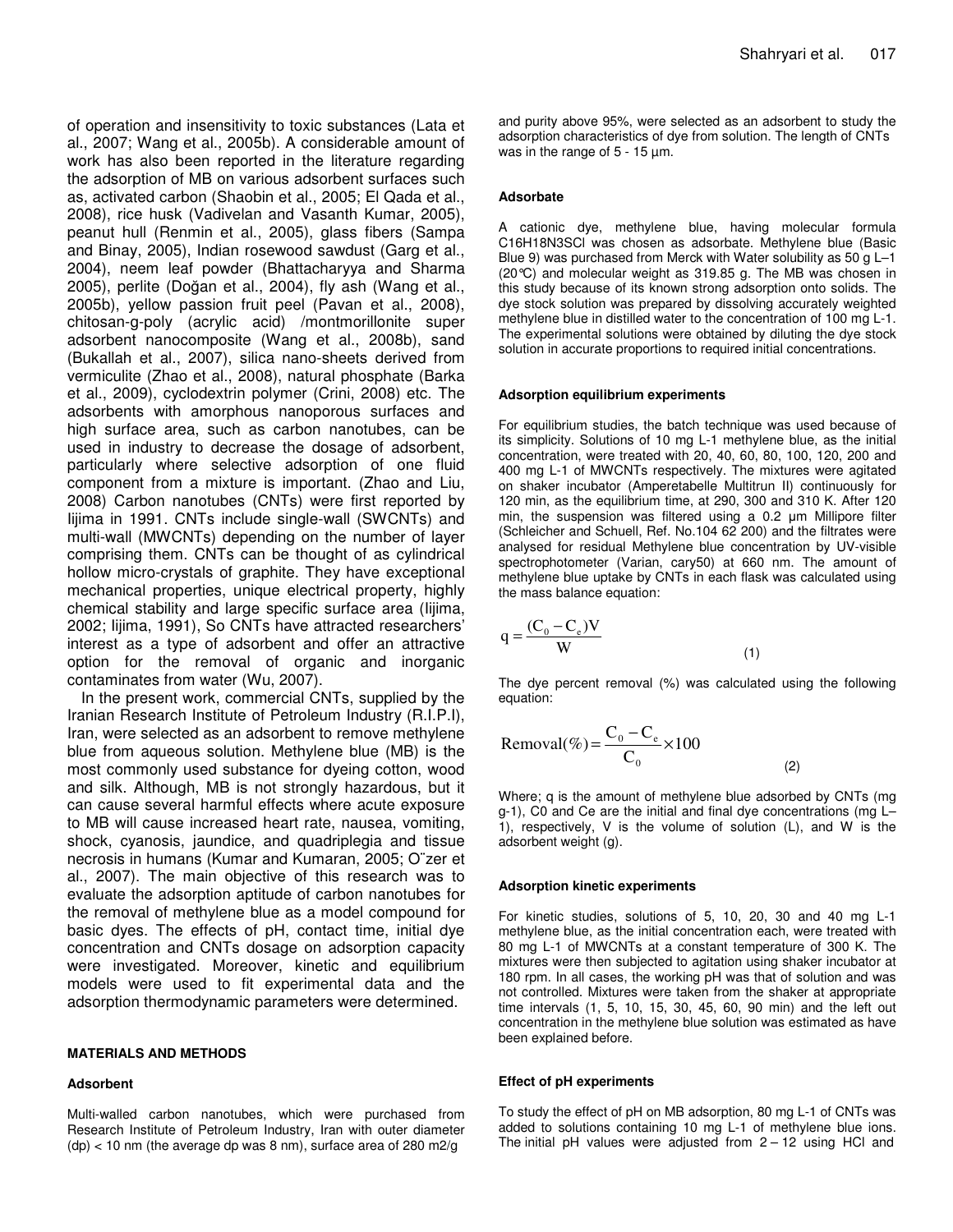**Table 1.** The values of parameters and correlation coefficients of kinetic models.

|                           |                            | $T = 300 K$                 |                      |                             |                      |
|---------------------------|----------------------------|-----------------------------|----------------------|-----------------------------|----------------------|
|                           | $C = 5$ mg L <sup>-1</sup> | $C = 10$ mg L <sup>-1</sup> | $C = 20$ mg $L^{-1}$ | $C = 30$ mg L <sup>-1</sup> | $C = 40$ mg $L^{-1}$ |
| Pseudo-first order model  |                            |                             |                      |                             |                      |
| $K_1$                     | 0.036                      | 0.028                       | 0.0315               | 0.055                       | 0.04                 |
| $Q_e$ R <sup>2</sup>      | 23.45                      | 51.42                       | 78.88                | 97.51                       | 105.95               |
|                           | 0.989                      | 0.945                       | 0.92                 | 0.975                       | 0.98                 |
| Pseudo-second order model |                            |                             |                      |                             |                      |
| K1                        | 0.0037                     | 0.0014                      | 0.001                | 0.0007                      | 0.0009               |
| $\frac{Qe}{R^2}$          | 60.24                      | 93.458                      | 136.99               | 166.67                      | 178.57               |
|                           | 0.999                      | 0.998                       | 0.999                | 0.999                       | 0.999                |
| Elovich model             |                            |                             |                      |                             |                      |
| α                         | 61.75                      | 46.85                       | 51.377               | 55.09                       | 109.7                |
| $\frac{\beta}{R^2}$       | 0.106                      | 0.064                       | 0.039                | 0.033                       | 0.035                |
|                           | 0.978                      | 0.992                       | 0.986                | 0.993                       | 0.989                |

NaOH. After the suspensions were shaken for 120 min, equilibrium time, at the temperature of 300 K, they were filtered through 0.2  $\mu$ m membrane filters and analysed for residual methylene blue concentration.

#### **ADSORPTION ISOTHERMS AND KINETIC MODELS**

#### **Kinetic models**

The adsorption kinetics shows the evolution of the adsorption capacity through time and it is necessary to identify the types of adsorption mechanism in a given system. The following models are used to describe the adsorption kinetics behavior:

#### *Pseudo-first order model (Hamdaoui and Chiha, 2007)*

The adsorption kinetics can be described by a pseudo-first order equation as suggested by Lagergren.

$$
\frac{dq}{dt} = k_1(q_e - q_t) \tag{3}
$$

Where;  $k_1$   $_{(-1)}^{-1}$  is the rate constant of the pseudo-first order model,  $q_t$  (mg g<sup>-1</sup>) denotes the amount of adsorption at time t (min), and  $q_e$  (mg g<sup>-1</sup>) is the amount of adsorption at equilibrium. After definite integration by application of the conditions  $t = 0$  to  $t = t$ and q = 0 to q =  $q^{\ell_e}$  , Equation (3) becomes

$$
\ln(q_e - q_t) = \ln q_e - k_1 t \tag{4}
$$

The adsorption rate constant, 1 *k* , can be experimentally determined by the slope of linear plots  $\ln (q_e - q_t)$  vs. t.

Pseudo-second order model (Hamdaoui and Chiha 2007).The pseudo-second order equation developed by Ho can be written as

$$
\frac{dq}{dt} = k_2 (q_e - q_t)^2 \tag{5}
$$

Where;  $k_2$  (g mg  $^{-1}$  min<sup>-1</sup>) is the rate constant of the pseudosecond order. Integrating Equation (5) for the boundary conditions t

= 0 to t = t and q = 0 to q = 
$$
q_e
$$
 gives

$$
\frac{1}{(q_e - q_t)} = \frac{1}{q_e} + k_2 t
$$
\n(6)

Which has a linear form of

$$
\frac{t}{q_t} = \frac{1}{k_2 q_e^2} + \frac{1}{q_e} t
$$
\n(7)

 $k_{\rm 2}^{}$  and  $\,q_{e}^{}$  can be obtained from the intercept and slope of plotting *t*

 $q_t$  vs. t. (Table 1).

#### *Elovich model (G¨unay et al., 2007)*

In reactions involving chemisorption of adsorbate on a solid surface without desorption of products, adsorption rate decreases with time due to an increased surface coverage. One of the most useful models for describing such 'activated' chemisorption is the Elovich equation (G¨unay et al., 2007). The Elovich equation can be written as (Hamdaoui and Chiha 2007):

$$
q = \frac{1}{\alpha} \ln(\alpha \beta) + \frac{1}{\alpha} \ln t
$$
\n(8)

Where;  $\alpha$  is the initial adsorption rate, and  $\beta$  is the desorption constant during each experiment.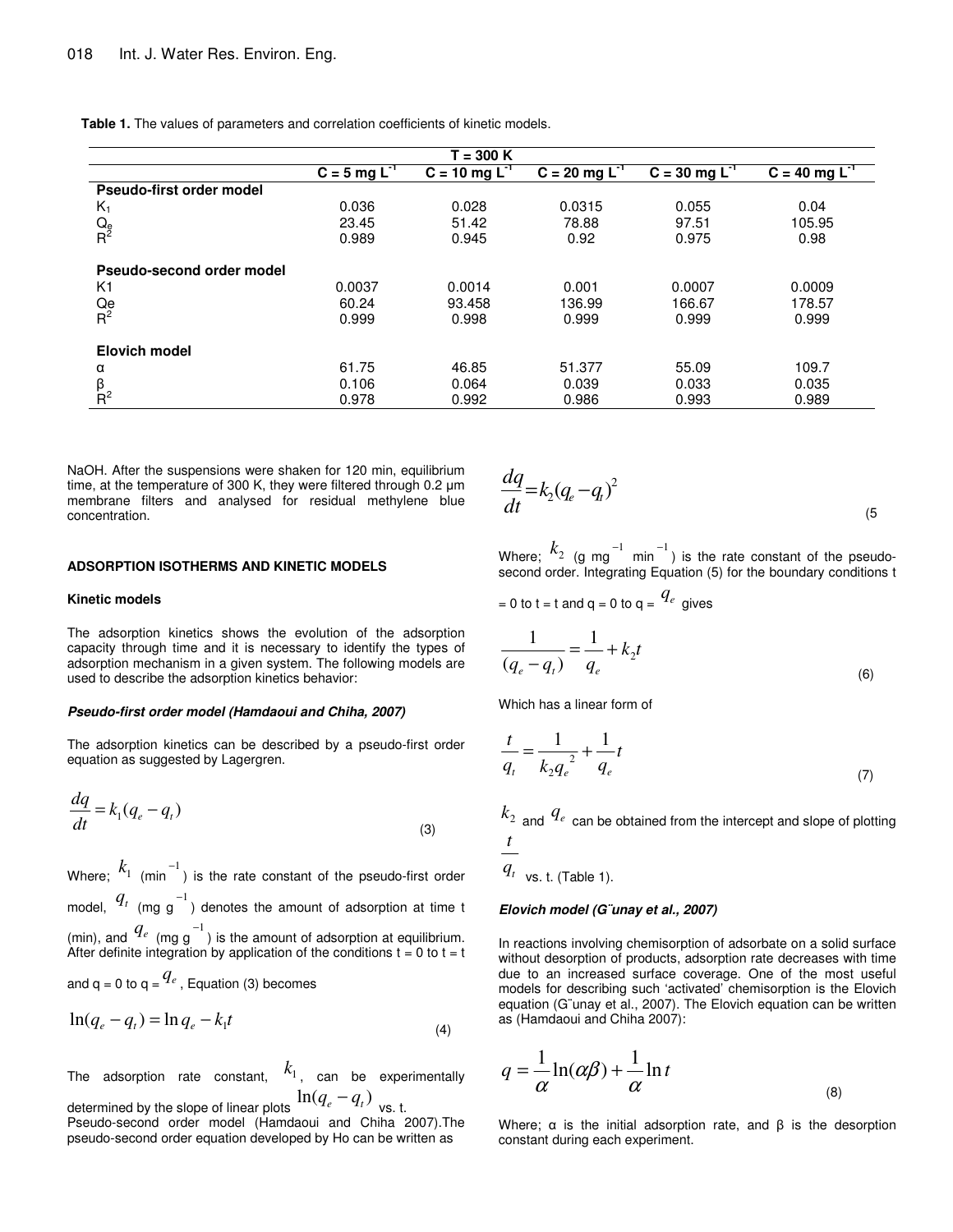#### **Adsorption isotherms**

Adsorption isotherms are important for the description of how adsorbates will interact with an adsorbent and are critical in optimizing the use of adsorbent (Wang et al., 2005a). Thus, the correlation of equilibrium data using either a theoretical or empirical equation is essential for adsorption data interpretation and prediction. Several mathematical models can be used to describe experimental data of adsorption isotherms. Four famous isotherm equations, the Langmuir, Freundlich, Temkin and Sips, were employed for further interpretation of the obtained adsorption data.

#### **Langmuir isotherm**

The Langmuir adsorption isotherm assumes that adsorption takes place at specific homogeneous sites within the adsorbent and has found successful application to many sorption processes of monolayer adsorption (Wang et al., 2005a). The Langmuir isotherm can be written in the form (Hameed et al., 2009):

$$
q_e = \frac{q_m K_L C_e}{1 + K_L C_e} \tag{9}
$$

Where;  $q_m$  and  $K_L$  are Langmuir constants related to the adsorption capacity and energy of adsorption, respectively. For the Langmuir equation the favorable nature of adsorption can be expressed in terms of dimensionless separation factor of equilibrium parameter, which is defined by:

$$
R_L = \frac{1}{1 + K_L C_0} \tag{10}
$$

Where;  $K_L$  is the Langmuir constant and  $C_0$  is the initial concentration of the adsorbate in solution. The values of *RL* indicates the type of isotherm to be irreversible (  $R_{\scriptscriptstyle L}$  <sub>=</sub> 0), favorable  $R$ <sup>*L*</sup>  $<$  1), linear ( $R$ <sup>*L*</sup> =1) or unfavorable ( $R$ <sup>*L*</sup>  $>$  1) (Hamdaoui 2006). *R<sup>L</sup>* values for methylene blue adsorption onto carbon

nanotubes at different temperature were less than 1 and greater than zero indicating favorable adsorption. Freundlich isotherm

The Freundlich isotherm is an empirical equation employed to describe heterogeneous systems (Wang et al., 2005a) .

The Freundlich equation is

$$
q_e = K_F C_e^{\frac{1}{n}}
$$
\n<sup>(11)</sup>

*K<sup>F</sup>* is <sup>a</sup> constant indicative of the adsorption capacity of the adsorbent (mg1−(1/n) L1/n g−1) and n is an empirical constant related to the magnitude of the adsorption driving force. The magnitude of 1/n quantifies the favorability of adsorption and the degree of heterogeneity of the CNTs surface. According to Halsey (Halsey 1952):

$$
K_F = \frac{q_m}{C_0^{\frac{1}{n}}}
$$
\n
$$
(12)
$$

To determine the maximum adsorption capacity  $({}^{\textstyle q_m})$ , it is necessary to operate with constant initial concentration C0 and variable weights of adsorbent.

#### **Temkin isotherm**

Temkin and Pyzhev considered the effects of some indirect sorbate/adsorbate interactions on adsorption isotherms and suggested that because of these interactions the heat of adsorption of all the molecules in the layer would decrease linearly with coverage (Temkin and Pzhev, 1940).

The Temkin isotherm has been used in the following form

$$
q_e = \frac{RT}{b} \ln(K_T C_e)
$$
\n(13)

Where;  $\,K_{T}\,$  is the equilibrium binding constant (L g-1), b is related to heat of adsorption (J/mol), R is the universal gas constant (8.314 J/mol K) and T is the absolute temperature (K).

Equation 13 can be written as the following form:

$$
q_e = B_1 \ln(K_T C_e) \tag{14}
$$

#### **Sips isotherm**

Sips isotherm is a combination of the Langmuir and Freundlich isotherm type models and expected to describe heterogeneous surfaces much better. At low adsorbate concentrations it reduces to a Freundlich isotherm, while at high adsorbate concentrations it predicts a monolayer adsorption capacity characteristic of the Langmuir isotherm (G¨unay et al. 2007). The model can be written as (G¨unay et al., 2007):

$$
q_e = \frac{q_m a_s C_e^{\frac{1}{n}}}{1 + a_s C_e^{\frac{1}{n}}}
$$
(15)

Where;  $q_m$  is monolayer adsorption capacity (mg g-1) and  $a_s$  is Sips constant related to energy of adsorption and parameter *n* could be regarded as the parameter characterizing the system heterogeneity.

## **RESULTS AND DISCUSSION**

#### **Adsorption rate**

**Effect of contact time and initial Methylene Blue concentration** :The effect of initial dye concentration and contact time on the adsorption rate of MB onto CNTs is shown in Figure 1. As shown, when the initial MB concentration is increased from 5 to 40 mg L-1 the amount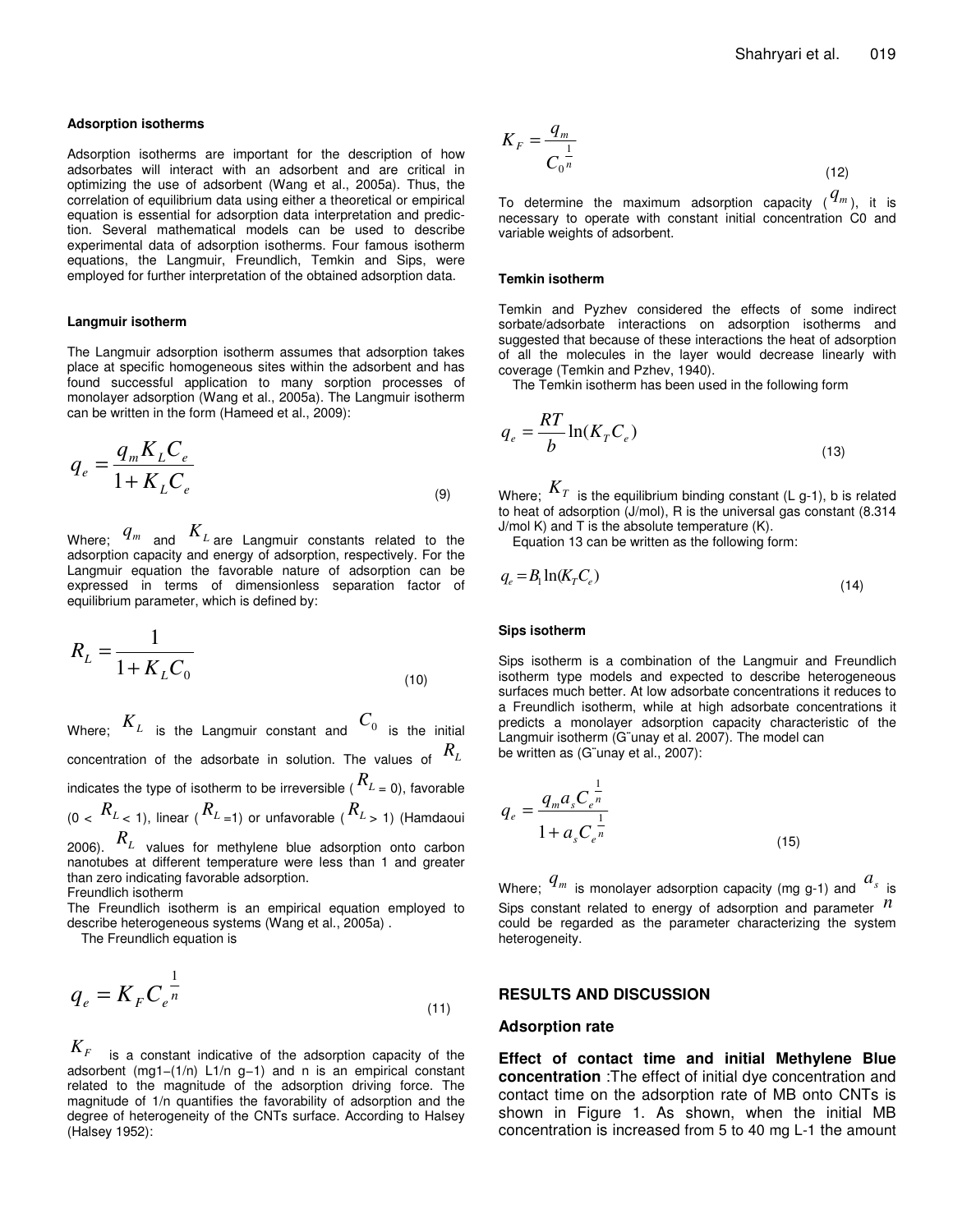

**Figure 1.** Effect of contact time on the adsorption of MB by CNTs.



**Figure 2.** Effect of temperature on the amount of MB adsorption onto CNTs.

of MB adsorbed per unit weight of the CNTs (mg g-1), at equilibrium conditions and the constant temperature as 300 K, increased from 59 (94 %) to 170 (34 %). Therefore, the adsorption percentage decreases and the extent of adsorption increase with increasing initial dye concentration. This is obvious from the fact that the initial MB concentration provides an important driving force to overcome all of mass transfer resistance. Furthermore, the increase of loading capacity of CNTs with increasing initial MB concentration may be due to higher interaction between MB and adsorbent. For constant dosage of adsorbent, at higher initial concentrations, the available adsorption sites of adsorbent became fewer and hence the removal of MB depends upon the initial concentration. The removal of dye by adsorption onto CNTs was found to be rapid at the initial period of contact time, and then to become slow with the increase of contact time. Fast diffusion onto the external surface was followed by fast pore diffusion into the intraparticle matrix to attain rapid equilibrium.

## **Effect of temperature**

To study the effect of temperature on the adsorption of dye adsorption by CNTs, the experiments were performed at temperatures of 290, 300, and 310 K. Figure 2, shows the influence of temperature on the adsorption of dye onto CNTs. As it was observed, the equilibrium adsorption capacity of MB onto CNTs was found to increase with increasing temperature, especially in higher equilibrium concentration, or lower adsorbent dose because of high driving force of adsorption. This fact indicates that the mobility of dye molecules increased with the temperature. The adsorbent shows the endothermic nature of adsorption.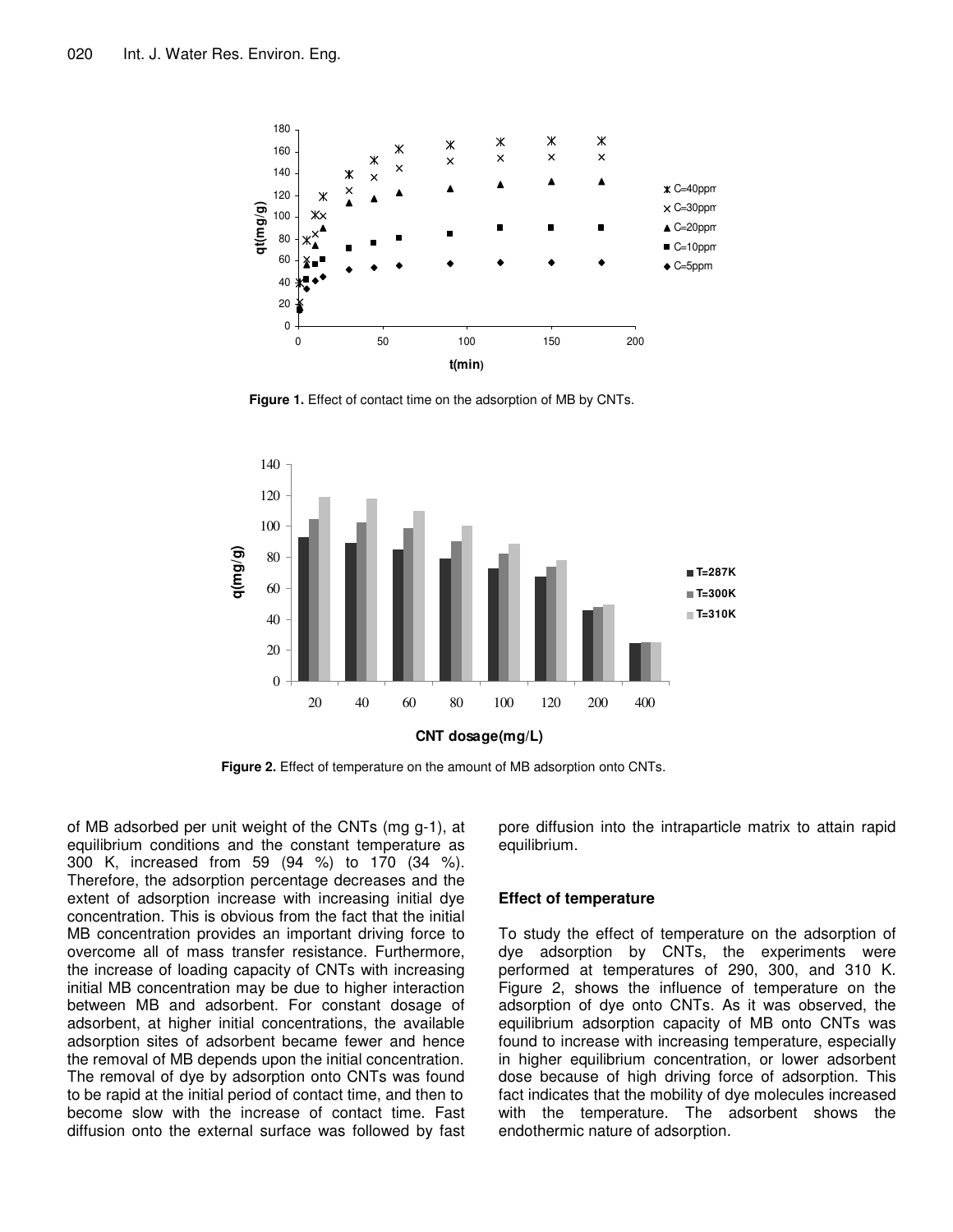

**Figure 3.** Effect of initial solution pH on the adsorption amount of MB onto CNTs.

# **Effect of pH**

The pH of the dye solution plays an important role in the whole adsorption process, particularly on the adsorption capacity (Jain and Shrivastava, 2008). As shown in Figure 3, a consistent increase in adsorption capacity of the CNTs was noticed as the pH increased from 2 - 4, whereas in the range 4 - 12, the adsorption amount was only slightly affected by pH. As pH of the system decreased, the number of negatively charged adsorbent sites decreased and the number of positively charged surface sites increased, which did not favor the adsorption of positively charged dye cations due to electrostatic repulsion. In addition, lower adsorption of methylene blue at acidic pH might be due to the presence of excess H+ ions competing with dye cations for the available adsorption sites (Vadivelan and Kumar, 2005; Bestani et al., 2008). Some authors have reported that methylene blue adsorption usually increases as the pH is increased (Gupta et al., 2004; Singh et al., 2003).

# **Effect of adsorbent dose**

In order to study the effect of adsorbent mass on the adsorption of methylene blue, a series of adsorption experiments was carried out with different adsorbent dosages at initial dye concentration of 10 mg L<sup>-1</sup>. Figure 4 shows the effect of adsorbent dose on the removal of methylene blue. Along with the increase of adsorbent dosage from 20 - 600 mg L-1, the percentage of dye adsorbed increased from 20.8 - 98.91%. Above 400 mg L-1 of adsorbent dose, the adsorption equilibria of dyes were reached and the removal ratios of dyes kept almost invariable.

# **Adsorption kinetics**

Three kinetic models; pseudo-first order, pseudo-second

order and Elovich models were used to fit experimental data to examine the adsorption kinetics. The straight-line plots of ln (qe-qt) versus t for the pseudo-first order reaction (Figure 5), t/qt versus t for the pseudo-second order reaction (Figure 6) and qt versus ln t for the Elovich equation (Figure 7) for adsorption of MB onto CNTs have also been tested to obtain the rate parameters. The kinetic parameters of MB under different conditions were calculated from these plots and are given in Table 1. It is seen that the pseudo-second order model well represented the experimental data ( $R^2$  >0.99). Similar results have been observed in the adsorption of methylene blue onto dehydrated wheat bran carbon (O¨zer and Dursun 2007), montmorillonite super adsorbent nanocomposite (Wang et al., 2008b), and agricultural byproducts (Wang et al., 2008a).

# **Adsorption mechanism**

In order to gain insight into the mechanisms and rate controlling steps affecting the kinetics of adsorption, the kinetic experimental results were fitted to the Weber's intraparticle diffusion (Weber and Morris 1963). The initial rate of the intraparticle diffusion is expressed as,

$$
q_t = K_p t^{1/2} \tag{16}
$$

Where;  $\overline{K_p}$  is the intraparticle diffusion rate constant (mg g-1 min-1/2), which can be evaluated from the slope of the linear plot of  $\frac{q_{\rm\scriptscriptstyle t}}{q_{\rm\scriptscriptstyle T}}$  versus  $t^{1/2}$  (Weber and Morris, 1963) as shown in Figure 8. If the regression of  $\frac{q_t}{q}$  versus  $t^{1/2}$  is linear and passes through the origin, then intraparticle diffusion is the sole rate-limiting step (Poots et al., 1976).

As seen in previous studies such plots may present a multilinearity, which indicates that two or more steps occur. The first, sharper portion is the external surface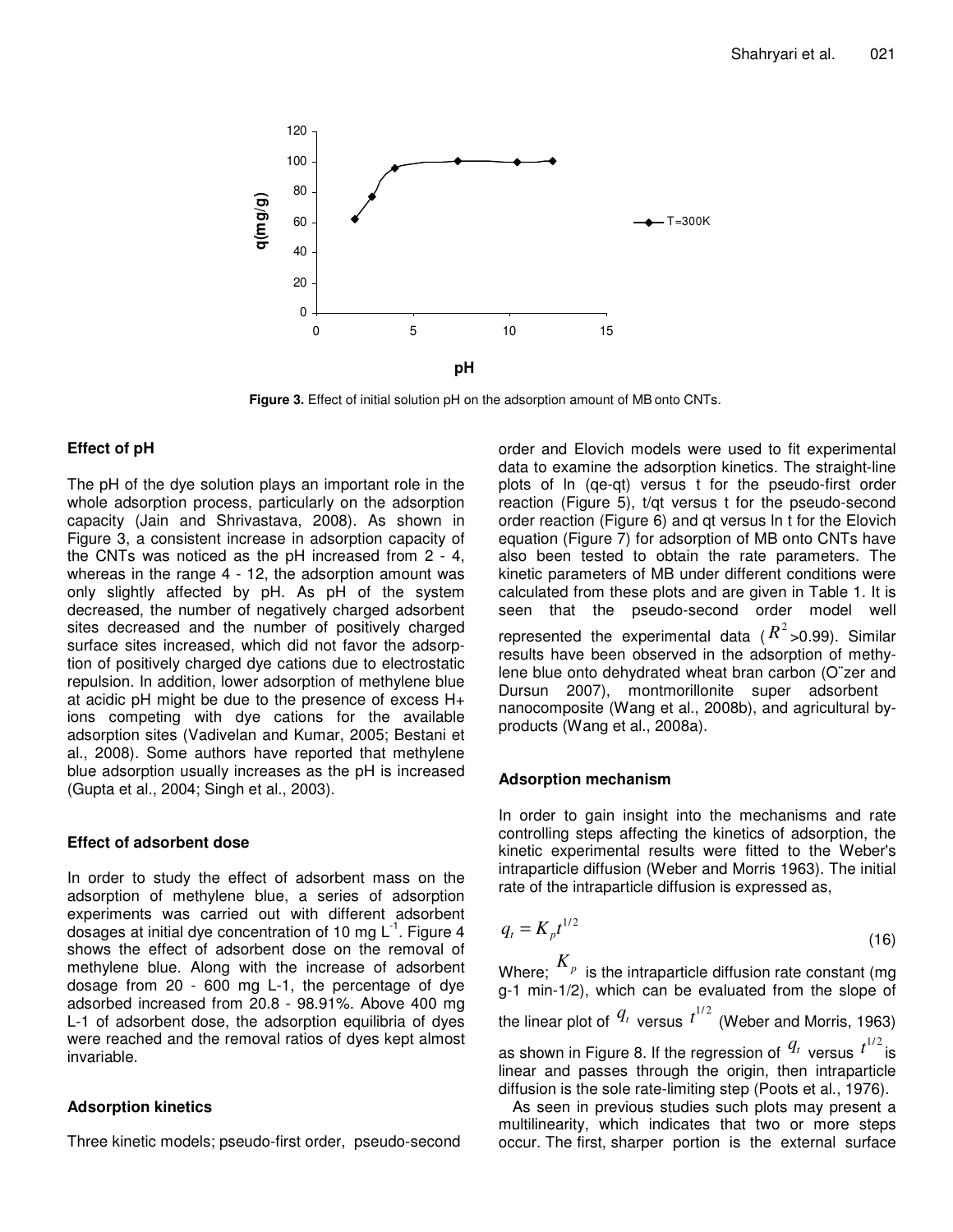

**Figure 4.** Effect of adsorbent dose on the adsorption percentage of MB onto CNTs.



**Figure 5.** Modeling MB adsorption kinetics by CNTs (pseudo-first order model).



**Figure 6.** Modeling MB adsorption kinetics by CNTs (pseudo-second order model).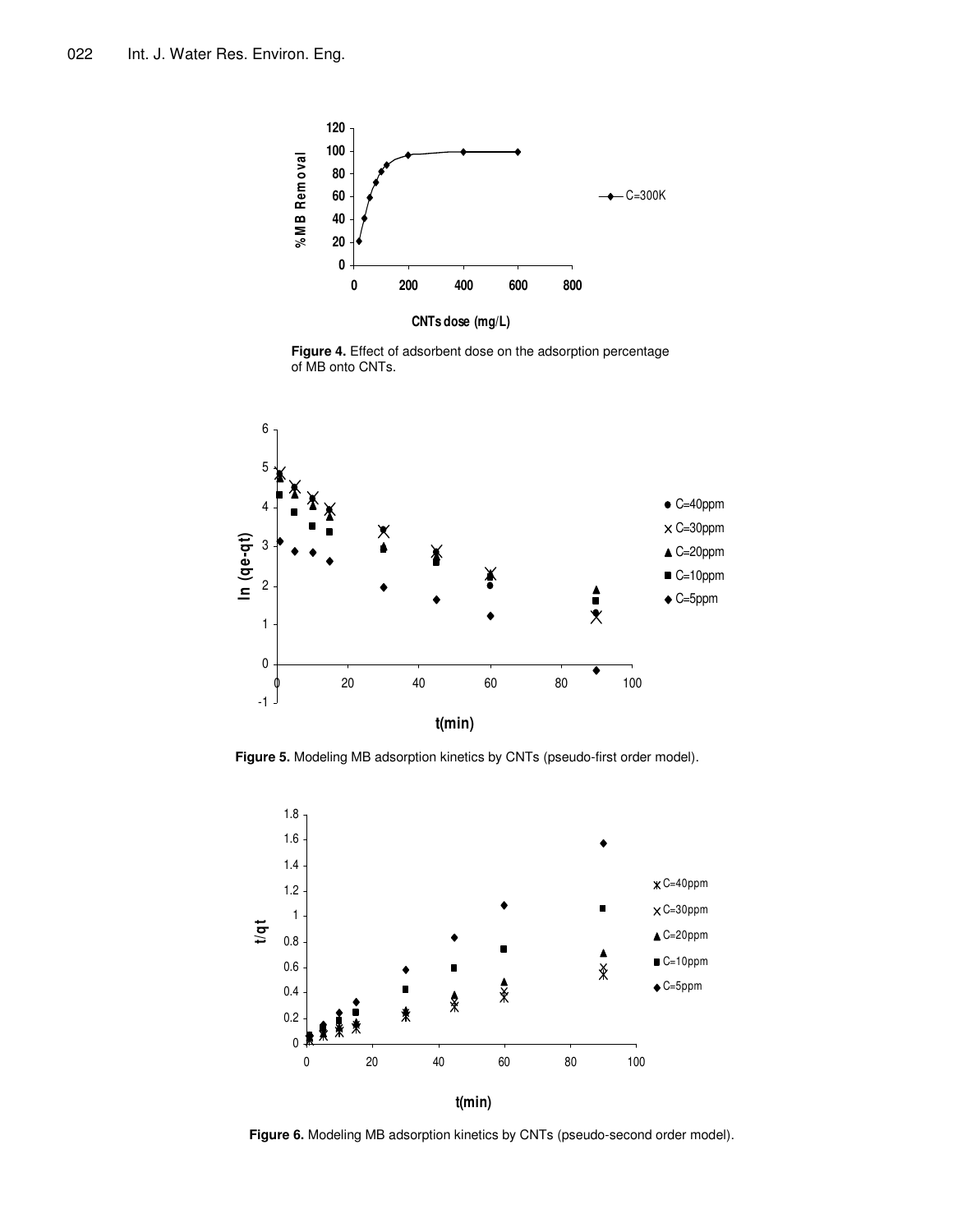

**Figure 7.** Modeling MB adsorption kinetics by CNTs (Elovich model).



**Figure 8.** Mechanism of MB adsorption onto CNTs (intraparticle diffusion model).

adsorption or instantaneous adsorption stage. The second portion is the gradual adsorption stage, where the intraparticle diffusion is rate controlled. The third portion is the final equilibrium stage where the intraparticle diffusion starts to slow down due to extremely low solute concentrations in the solution (Wu et al., 2001; Wang et al., 2008a; Hameed, 2009).

## **Adsorption isotherms**

Figures 9 - 12 display the adsorption isotherms and experimental data at various temperatures. Table 2 summarized the coefficients of the isotherms at different temperatures. The validity of the models was determined by calculating the average relative error (ARE) using:

$$
ARE = \frac{100}{p} \sum_{i=1}^{p} \left[ \frac{q_{cal} - q_{\exp}}{q_{\exp}} \right]
$$
 (17)

Where the subscripts exp and cal refer to the experimental and the calculated data, and p is the number of data points. It can be seen from this table that most of  $\ R^2$ values exceed 0.9 and the ARE values are smaller than 13% for all isotherm models, suggesting that all models closely fitted the experimental results. However, the regression results show that the Sips isotherm fitted the experimental data better than the others. An adsorption isotherm is characterized by certain coefficients the values of which express the surface properties and affinity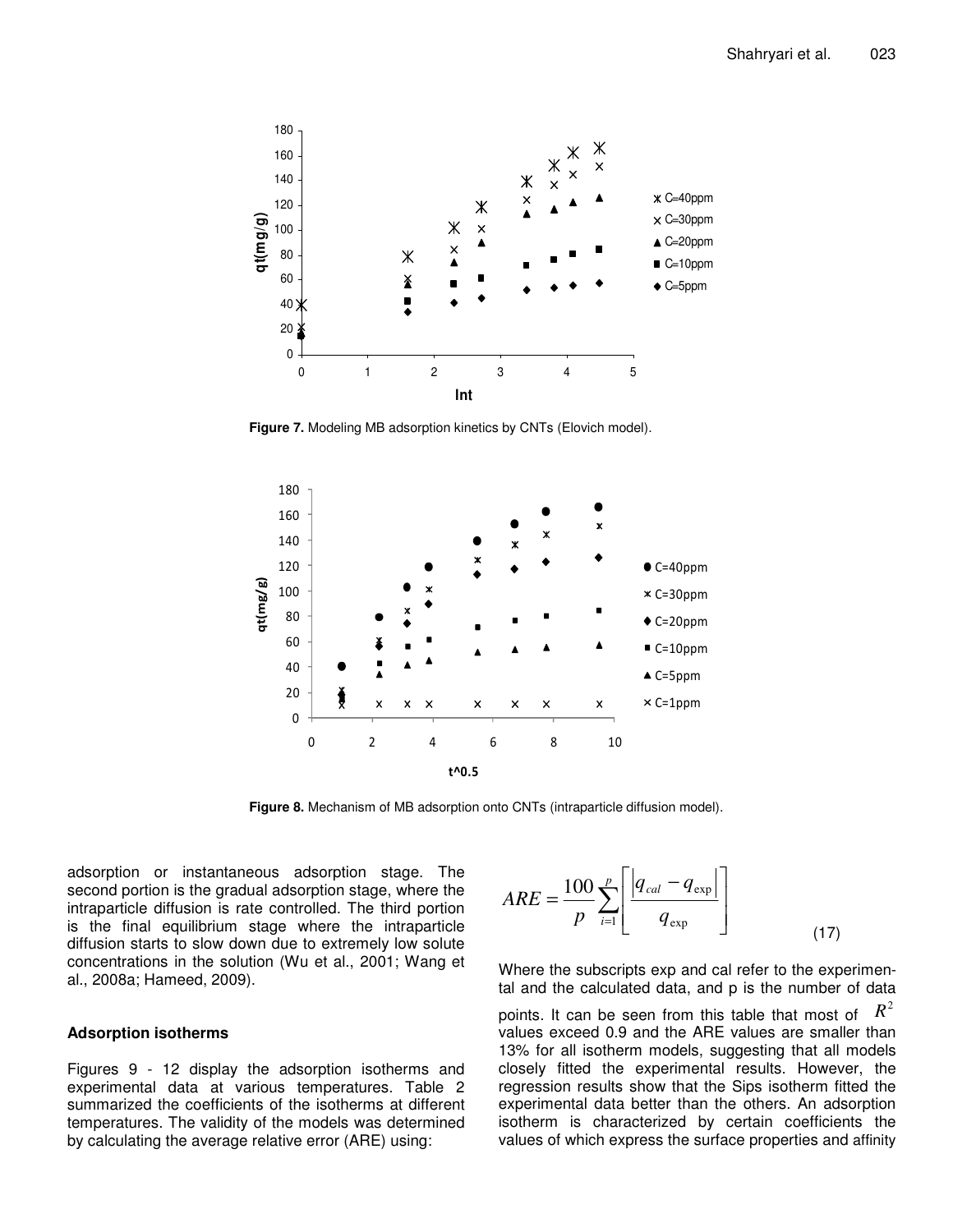

**Figure 9.** Langmuir isotherm for MB adsorption onto CNTs.



**Figure 10.** Freundlich isotherm for MB adsorption onto CNTs.

of the adsorbent and can also be used to find the maximum adsorption capacity. Based on the coefficients of the Langmuir isotherm model, R*<sup>L</sup>* values, for methylene blue adsorption onto carbon nanotubes at different temperatures, were less than 1 and greater than zero indicating favorable adsorption. The values of  $^{\textstyle k_{\scriptscriptstyle L}}$  were 0.93, 2.16 and 3.12 L mg-1 at 290, 300 and 310 K, respectively. It is observed that *L k* increased with temperature, revealing that the adsorption of methylene blue on CNTs increased with temperature. The results obtained with the Freundlich isotherm show that the values of kF and 1/n increased and decreased with the

increasing of temperatures, respectively. The 1/n values were between 0 and 1 indicating that the adsorption of MB onto CNTs was favorable at studied conditions. Based on the coefficients of the Sips isotherm model, the parameter n is greater than unity, suggesting some degree of heterogeneity of this MB/ CNTs system.

# **Adsorption thermodynamics**

The thermodynamic parameters, namely free energy  $(\Delta G^{\degree})$ , enthalpy  $(\Delta H^{\degree})$  and entropy  $(\Delta S^{\degree})$  have an important role to determine spontaneity and heat change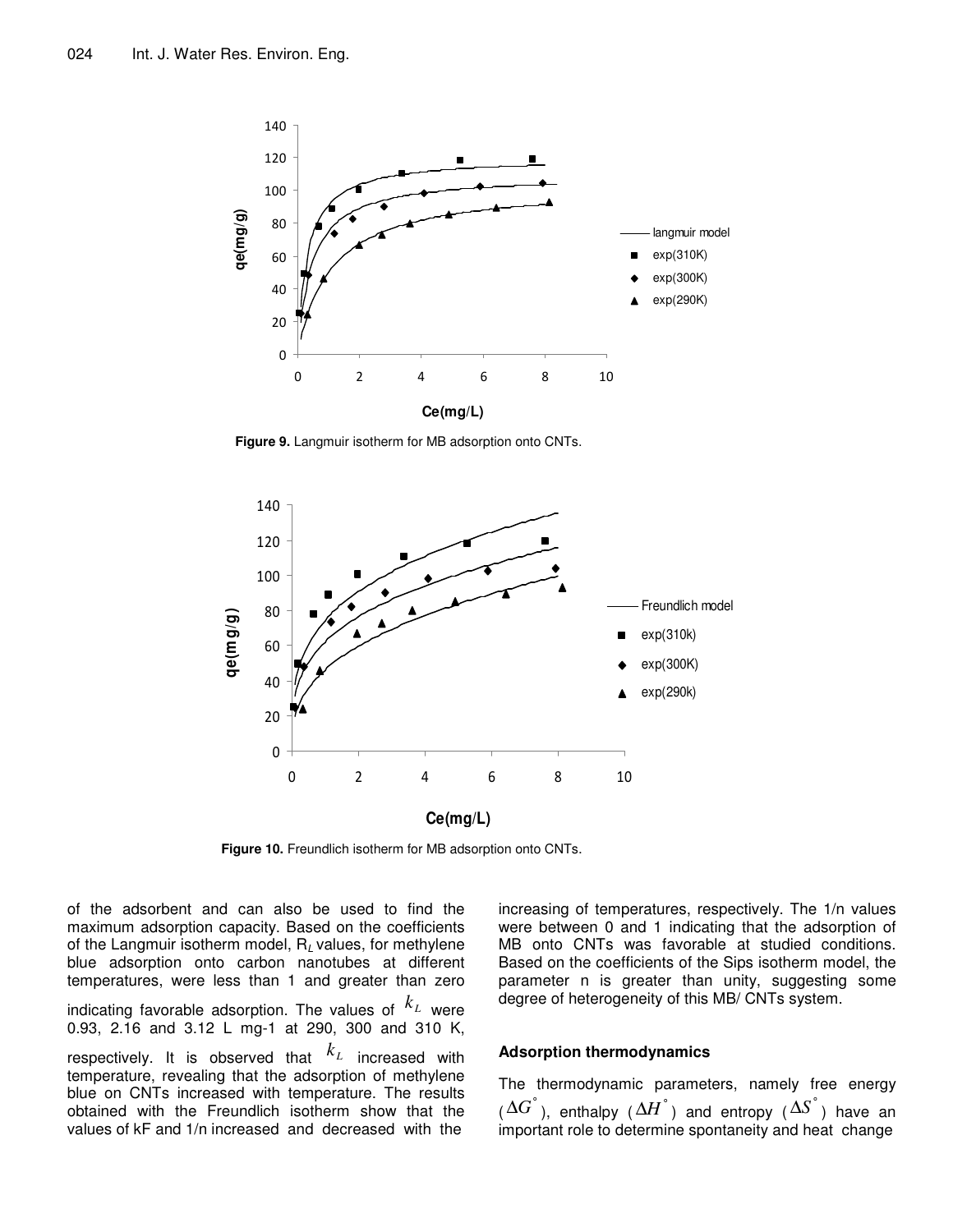

**Figure 11.** Temkin isotherm for MB adsorption onto CNTs.



**Figure 12.** Sips isotherm for MB adsorption onto CNTs.

for the adsorption process. Assuming that the activity coefficients are unity at low concentrations (the Henry's law sense), thermodynamic parameters were calculated using the following relations (Karago¨z et al., 2008; Pehlivan and Arslan, 2007):

$$
K_D = \frac{q_e}{C_e} \tag{18}
$$

$$
\Delta G^{\circ} = -RT \ln K_D \tag{19}
$$

$$
\ln K_D = \frac{\Delta S^{\circ}}{R} - \frac{\Delta H^{\circ}}{RT}
$$
 (20)

Where; *K<sup>D</sup>* is the distribution coefficient of the adsorbate, *<sup>q</sup><sup>e</sup>* and *<sup>C</sup><sup>e</sup>* are the equilibrium concentration of methylene blue on the carbon nanotubes (mg g-1) and in the solution (mg L-1), respectively.  $R$  is the universal gas constant (8.314 J/mol K) and  $\overline{T}$  is the temperature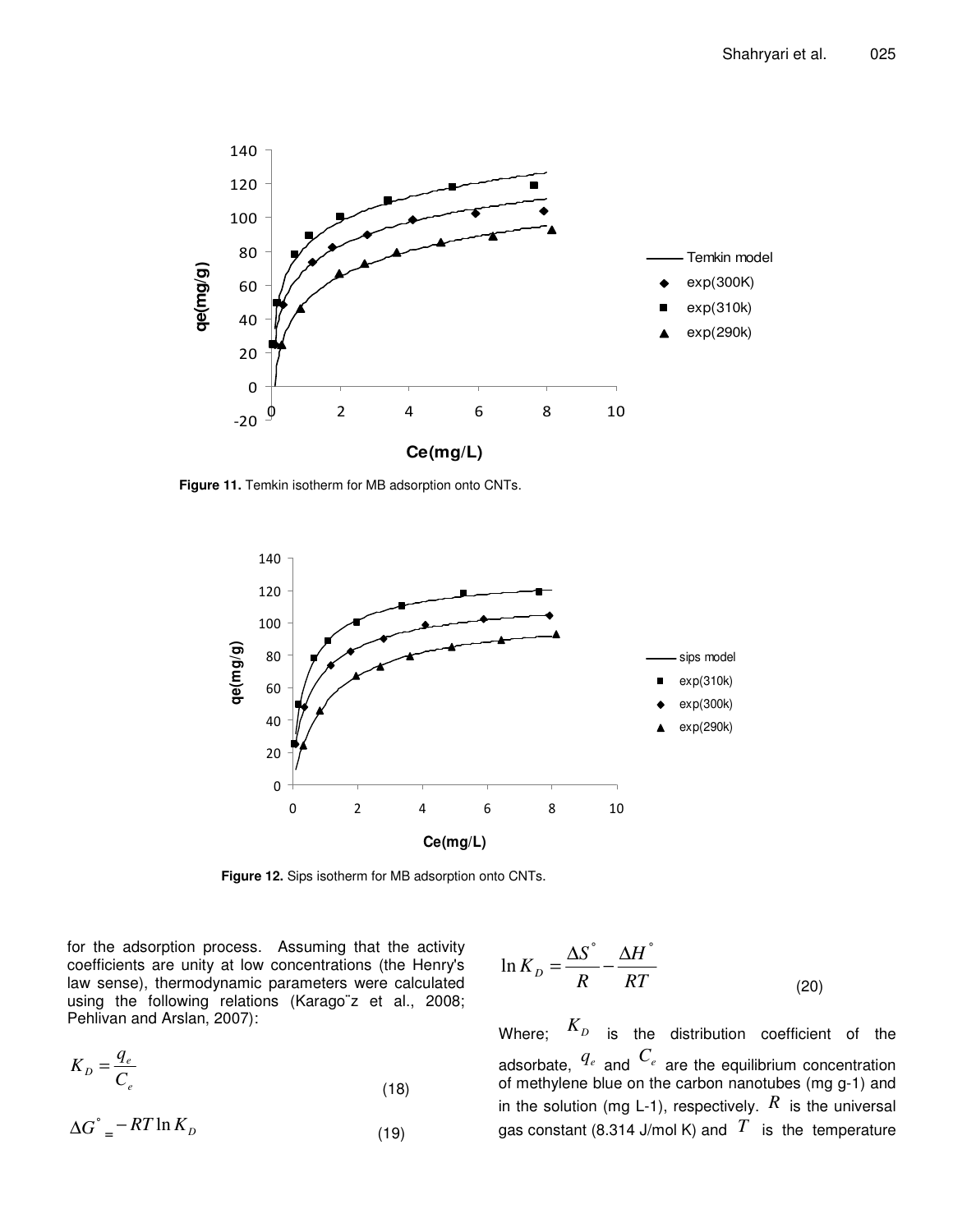| Model          | <b>Temperature</b> |                |                |  |  |
|----------------|--------------------|----------------|----------------|--|--|
|                | 290 K              | 300 K          | 310K           |  |  |
|                | $Q_m = 103.62$     | $Q_m = 109.31$ | $Q_m = 119.71$ |  |  |
|                | $K_L = 0.93$       | $K_L = 2.16$   | $K_L = 3.12$   |  |  |
| Langmuir       | $R_L = 0.097$      | $R_L = 0.044$  | $R_L = 0.031$  |  |  |
|                | $R^2 = 0.999$      | $R^2 = 0.986$  | $R^2 = 0.987$  |  |  |
|                | $ARE = 0.709$      | $ARE = 4.344$  | $ARE = 3.299$  |  |  |
|                | $K_F = 45.987$     | $K_F = 61.88$  | $K_F = 73.96$  |  |  |
|                | $N = 2.7$          | $n = 3.32$     | $n = 3.45$     |  |  |
| Freundlich     | $q_m = 107.804$    | $q_m = 123.75$ | $q_m = 144.21$ |  |  |
|                | $R^2 = 0.944$      | $R^2 = 0.939$  | $R^2 = 0.921$  |  |  |
|                | $ARE = 8.43$       | $ARE = 9.22$   | $ARE = 12.75$  |  |  |
|                | $B_1 = 21.68$      | $B_1 = 20.06$  | $B_1 = 21.08$  |  |  |
|                | $K_T = 9.98$       | $K_T = 31.45$  | $K_T = 50.27$  |  |  |
| Temkin         | $R^2 = 0.994$      | $R^2 = 0.990$  | $R^2 = 0.989$  |  |  |
|                | $ARE = 1.63$       | $ARE = 1.72$   | $ARE = 3.14$   |  |  |
|                | $q_m = 105.44$     | $q_m = 121.27$ | $q_m = 132.61$ |  |  |
|                | $a_s = 0.88$       | $a_s = 1.37$   | $a_s = 1.78$   |  |  |
| Sips           | $n = 1.03$         | $n = 1.33$     | $n = 1.15$     |  |  |
|                | $R^2 = 0.999$      | $R^2 = 0.999$  | $R^2 = 0.998$  |  |  |
|                | $ARE = 0.55$       | $ARE = 0.78$   | $ARE = 1.64$   |  |  |
|                |                    |                |                |  |  |
| 7              |                    |                |                |  |  |
| 6              |                    |                |                |  |  |
| 5              |                    |                |                |  |  |
| 4<br>S         |                    |                |                |  |  |
| 3              |                    |                |                |  |  |
| $\overline{c}$ |                    |                |                |  |  |

**Table 2.** Parameter values of the isotherms for the MB adsorption onto CNTs.

**Figure 13.** Plot of lnK versus 1/T for estimation of thermodynamic parameters.

0.0032 0.00325 0.0033 0.00335 0.0034 0.00345 0.0035

**1/T(K)**

(K).  $\Delta H^{\degree}$  and  $\Delta S^{\degree}$  parameters can be calculated from the slope and intercept of the plot  $\frac{\ln K_D}{\ln K_D}$  vs. 1/T, respectively (Figure 13). From Equation (19), ° ∆*G* were calculated using  $^{\ln K_{\scriptscriptstyle D}}$  values for different temperatures.

0 1

> Results were summarized in Table 3. As it can be seen,  $\Delta G^{^{\circ}}$ values at the temperatures of 290, 300 and 310 K are negative. These indicate that the adsorption process was a spontaneous process. The decrease in  $\Delta G^{\degree}$  with the increase of temperature indicates more efficient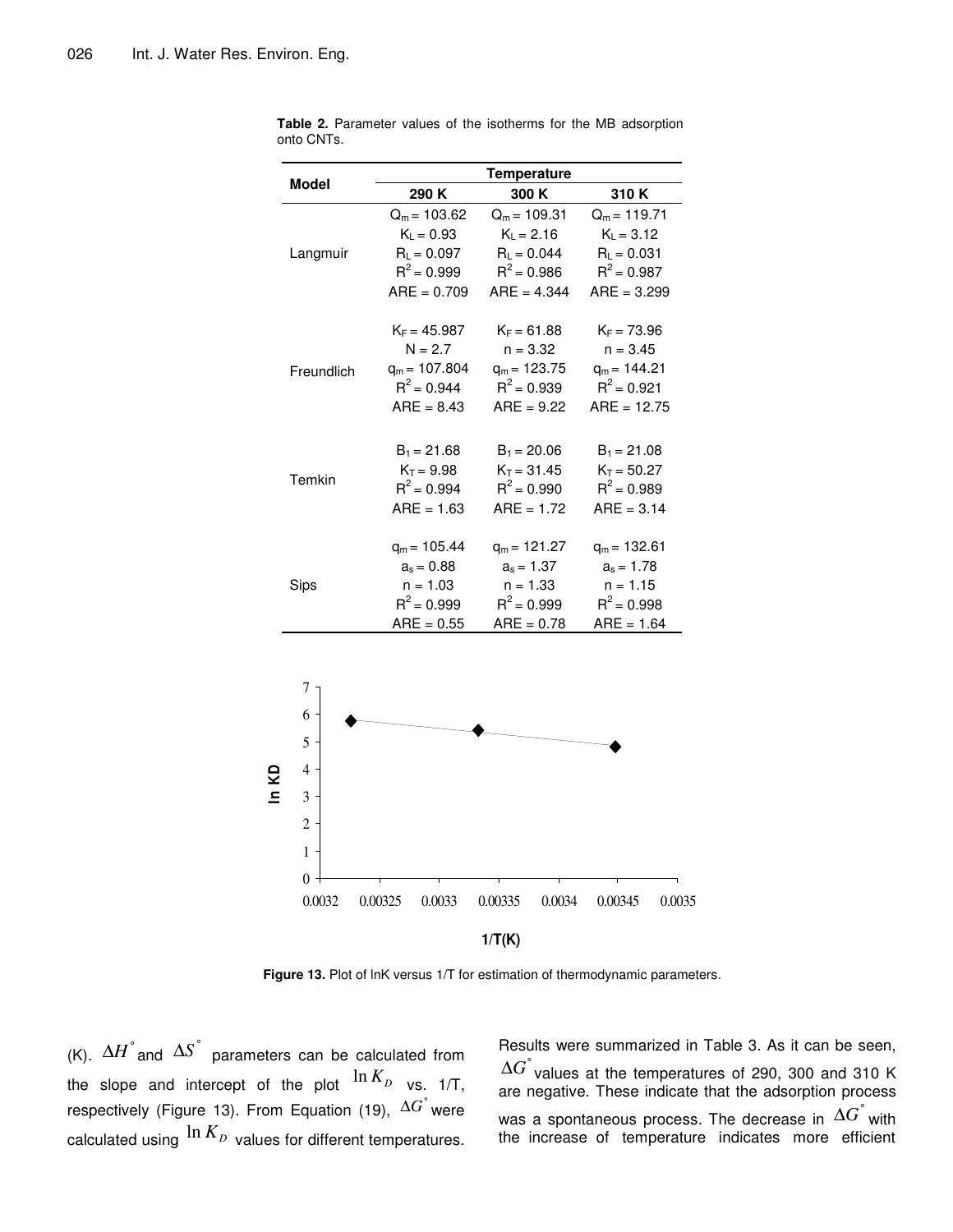**Table 3.** Thermodynamic parameter of MB adsorption onto CNTs.

| $H^2$ (KJ/mol) <sup>*</sup>        |                 | $35.2181\Delta$ |
|------------------------------------|-----------------|-----------------|
| $S^{\circ}$ (J/mol K) <sup>*</sup> | 161.79 $\Delta$ |                 |
|                                    |                 |                 |
| $G^{\text{H}}$ (KJ/mol)            | Λ               |                 |
| $T=290 K$                          | $-11.641$       |                 |
| $T=300 K$                          | $-13.519$       |                 |
| $T=310 K$                          | $-14.866$       |                 |

\* Average value

adsorption at higher temperature. The positive  $\Delta \overline{H}^{\degree}$ value confirms that the adsorption process is endothermic for methylene blue, which is an indication of the existence of a strong interaction between CNTs and methylene blue. For methylene blue ions travel through solution and reach the adsorption sites, it is necessary for them first to be stripped out (at least partially) of their hydration shell, this process requires energy input. Thus the positive value of

 $\Delta H$  indicates that the adsorption is increasing with temperature. Moreover, the positive value of

° ∆*S* indicates that the degrees of freedom increased at the solid-liquid interface during the adsorption of MB onto CNTs and reflected the affinity of CNTs toward MB ions in aqueous solutions and may suggest some structural changes in adsorbents (Chen et al., 2007; Teker and Imamoglu 1999).

# **Conclusion**

This study shows that carbon nanotubes have a high adsorptive capacity for MB. The equilibrium adsorption capacity of methylene blue increased with temperature. The adsorption amounts increase with an increase of initial concentration of methylene blue. 400 mg L-1 was considered as the optimum dosage of CNTs to remove methylene blue. pH has an important role in this process. The adsorption kinetics could be quite successfully fitted by a pseudo-second order kinetic equation and adsorption is dominantly by a three-step intraparticle diffusion process. The Langmuir, Freundlich, Temkin and Sips adsorption isotherm models were used to express the adsorption phenomenon of the methylene blue. The equilibrium data were well described by the Sips model with monolayer adsorption capacity of 132.6 mg g-1 at

310 K. The value of the separation factor, *R<sup>L</sup>* , indicated that dye/CNTs system was a favorable adsorption. The

negative value of  $\Delta G^{\degree}$  confirmed the spontaneous nature of adsorption process. The positive value of

 $\Delta S$  showed the increased randomness at the solid-solution

interface during adsorption and the positive value of

 $\Delta H^{\dagger}$  indicated the adsorption process was endothermic.

# **REFERENCES**

- Baldez EE, Robaina NF, Cassella RJ (2008). Employment of polyurethane foam for the adsorption of Methylene Blue in aqueous medium. J. Hazard. Mater. 159: 580–586.
- Barka N, Assabbane A, Nounah A, Laanab L, Ichou Y (2009). Removal of textile dyes from aqueous solutions by natural phosphate as a new adsorbent. Desalination 235: 264–275.
- Bestani B, Benderdouche N, Benstaali B, Belhakem M, Addou A (2008). Methylene blue and iodine adsorption onto an activated desert plant. Bioresour. Technol. 99: 8441–8444.
- Bhattacharyya KG, Sharma A (2005). Kinetics and thermodynamics of methylene blue adsorption on Neem (*Azadirachta indica*) leaf powder. Dyes Pigments 65: 51–59.
- Bukallah SB, Rauf MA, AlAli SS (2007). Removal of Methylene Blue from aqueous solution by adsorption on sand. Dyes Pigments 74: 85–87.
- Chen C, Li X, Zhao D, Tan X, Wang X, (2007). Adsorption kinetic, thermodynamic and desorption studies of Th(IV) on oxidized multiwall carbon nanotubes. Colloids and Surfaces A: Physicochem. Eng. Aspects 302: 449–454.
- Crini G (2008). Kinetic and equilibrium studies on the removal of cationic dyes from aqueous solution by adsorption onto a cyclodextrin polymer. Dyes Pigments 77: 415–426.
- Doğan M, Alkan M, Türkyılmaz A, Özdemir Y(2004). Kinetics and mechanism of removal of methylene blue by adsorption onto perlite. J. Hazard. Mater. B109: 141–148.
- El Qada E, Allen SJ, Walker G (2008). Adsorption of basic dyes from aqueous solution onto activated carbons. Chem. Eng. J. 135; 174– 184.
- Fan, L, Zhou Y, Yang W, Chen G, Yang F (2008). Electrochemical degradation of aqueous solution of Amaranth azo dye on ACF under potentiostatic model, Dyes Pigments 76: 440–446.
- Garg VK, Amita M, Kumar R, Gupta R (2004). Basic dye (methylene blue) removal from simulated wastewater by adsorption using Indian rosewood sawdust: a timber industry waste. Dyes Pigments 63: 243–250.
- G¨unay A, Arslankaya E, Tosun I (2007). Lead removal from aqueous solution by natural and pretreated clinoptilolite: Adsorption equilibrium and kinetics. J. Hazard. Mater. 146: 362-371.
- Gupta VK, Suhas AI, Saini, V.K., (2004). Removal of rhodamine B, fast green, and methylene blue from wastewater using red mud, an aluminum industry waste. Ind. Eng. Chem. Res. 43: 1740–1747.
- G¨urses A, Yalcın M, Do˘gar C (2002). Electrocoagulation of some reactive dyes: a statistical investigation of some electrochemical variables. Waste Manage. 22: 491–499.
- G¨urses A, Do˘gar C, Karaca S, Acikyildiz M, Bayrak R (2006). Production of granular activated carbon from waste Rosa canina sp. seeds and its adsorption characteristics for dye. J. Hazard. Mater. B131: 254–259.
- Halsey, G.D., (1952). The role of surface heterogeneity. Adv. Catal. 4: 259–269.
- Hamdaoui O (2006). Batch study of liquid-phase adsorption of methylene blue using cedar sawdust and crushed brick. Journal of Hazardous Materials, B135: 264–273
- Hamdaoui O, Chiha M (2007). Removal of Methylene Blue from Aqueous Solutions by Wheat Bran. Acta Chim. Slov. 54, 407–418.
- Hameed BH, Krishni RR, Sata SA (2009). A novel agricultural waste adsorbent for the removal of cationic dye from aqueous solutions. Journal of Hazardous Materials, 162, 305–311.
- Hameed BH (2009). Spent tea leaves: A new non-conventional and lowcost adsorbent for removal of basic dye from aqueous solutions. J. Hazard. Mater. 161: 753–759.
- Iijima S (2002). Carbon nanotubes: past, present and future. Phys. B 323: 1-5.
- Iijima S (1991). Helical microtubules of graphitic carbon. Nature 354: